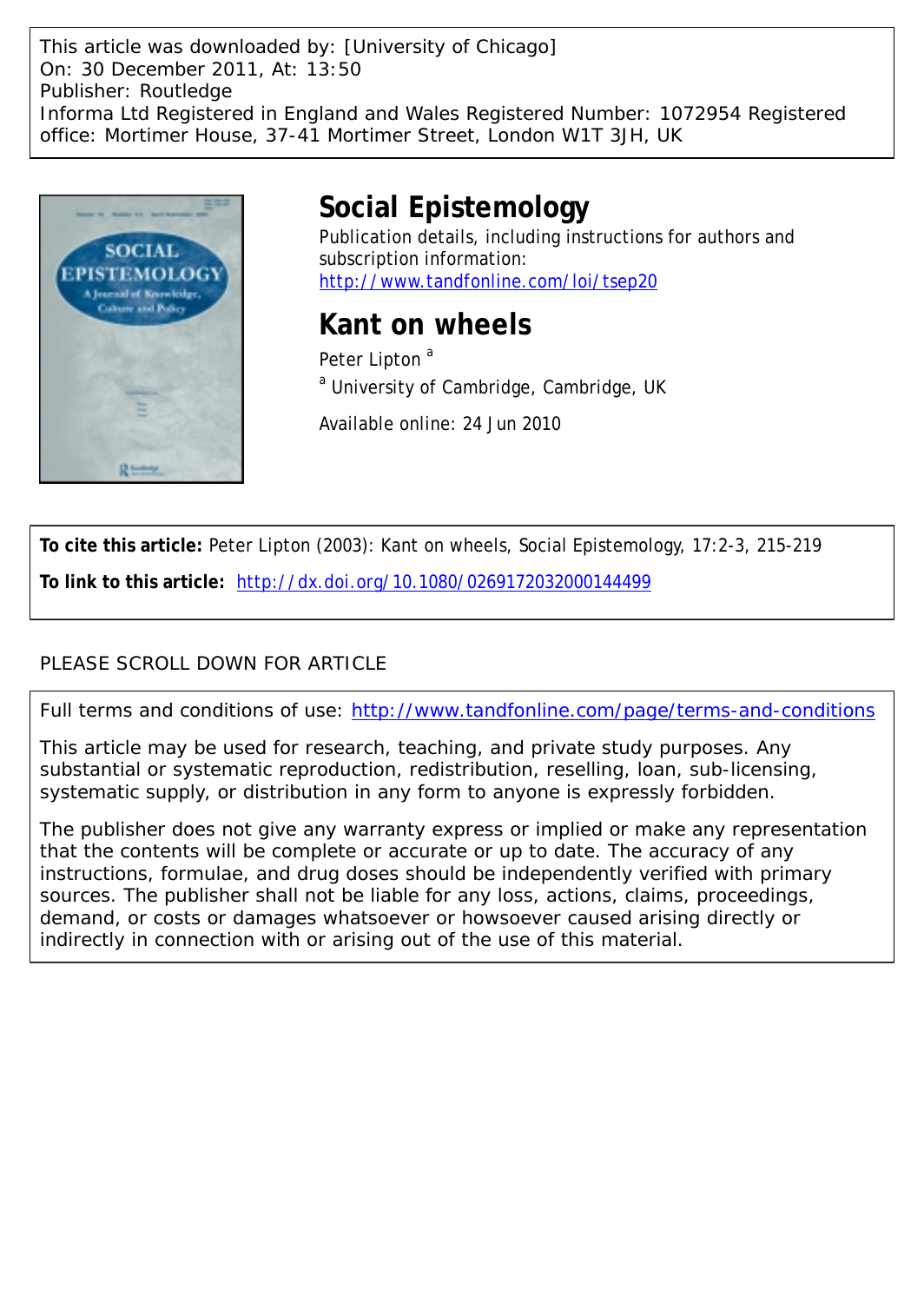## Kant on wheels\*

#### PETER LIPTON

At a New York cocktail party shortly after the war, a young and insecure physics postgraduate was heard to blurt out to a woman he had met there: 'I just want to know what Truth is!' This was Thomas Kuhn and what he meant was that specific truths such as those of physics mattered less to him than acquiring metaphysical knowledge of the nature of truth. Soon afterwards, he gave up physics, but rather than take up philosophy directly, he approached it by way of the history of science. The work that followed, especially *The Structure of Scientific Revolutions*, published in 1962 and now with sales of well over a million copies, makes his the most important contribution to the history and philosophy of science of the twentieth century.

Kuhn was struck by the consensus among those working in particular disciplines during periods of what he came to call 'normal science'. It isn't just that they accept the same theories and data, they also have a shared conception of how to proceed in their research, a tacit agreement about where to look next. There is agreement about which new problems to tackle, what techniques to try and what count as good solutions. It is rather as if new practitioners in a particular discipline are covertly given copies of a book of rules, the secret guide to research in their field. But no such rulebooks exist. Kuhn wanted to find out what does the job of the rules that aren't there.

What he found was that scientists learn to proceed by example rather than by rule. They are guided by what Kuhn called their *exemplars*, or certain shared solutions to problems in their speciality, like the problem sets that science students are expected to work through. ('Exemplar' captures the most important sense of Kuhn's famous multivalent term, 'paradigm'.) The function of problem sets is not to test students' knowledge but to engender it. Similarly, exemplars guide research scientists in their work, for although, unlike rules, they are specific in content, they are general in their import. Scientists will choose new problems that seem similar to the exemplary ones, will deploy techniques similar to those that worked in the exemplars, and will judge their success by the standards the exemplars exemplify.

<sup>\*</sup>Review of Thomas S. Kuhn, *The Road Since Structure*, edited by James Conant and John Haugeland (Chicago–London: The University of Chicago Press), 2000; and Steve Fuller, *Thomas Kuhn: A Philosophical History for Our Times* (Chicago–London: The University of Chicago Press), 2000. This review was originally published in *The London Review of Books*, 19 July 2001, pp. 30–31.

*Author:* Peter Lipton, University of Cambridge, Cambridge, UK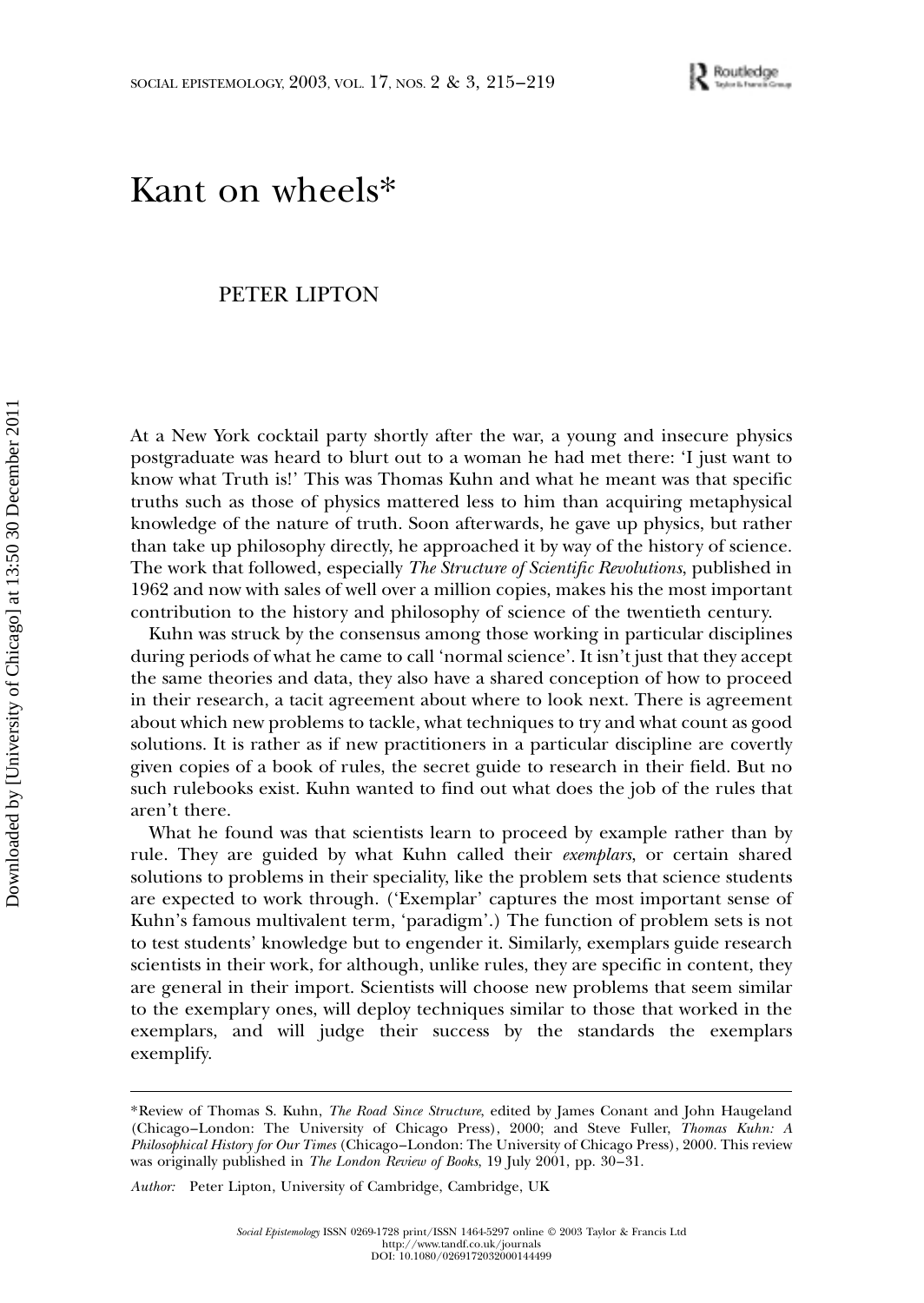This idea of the co-ordinating and creative power of exemplars provided Kuhn with the basis for his general model of how sciences develop. Any new area of scientific inquiry must do without exemplars to start with and hence without the coordination of normal science. If suitable exemplars are eventually found, normal science can proceed. But exemplars sow the seeds of their own destruction, since they will eventually suggest problems that are not soluble by the exemplary techniques. This leads to a state of crisis and in some cases to a scientific revolution, where new exemplars replace the old ones and another period of normal science begins.

A scientific revolution is more disruptive than a simple replacement of one theory by a better one, because the theories held on either side of it are not just incompatible, they are 'incommensurable'. In *Structure*, Kuhn used that term to refer to various factors that make the evaluation of competing theories problematic. Scientific revolutions are not irrational episodes, they are stages of enquiry where rationality becomes a much more complex and messy business than during periods of normal science. This is so in part because straightforward argument requires many shared premises, which are what normal scientists enjoy and revolutionary scientists lack.

This brings us back to the New York cocktail party. What truth is not, according to Kuhn, is an accurate representation of the world as it is in itself. Scientific theories represent a world, but one partially constituted by the cognitive activities of the scientists themselves. This is not a commonsensical view, but it has a distinguished philosophical pedigree, associated most strongly with Kant. The Kantian view is that the truths we can know are truths about a 'phenomenal' world that is the joint product of the 'things in themselves' and the organising, conceptual activity of the human mind.

Kuhn, however, is Kant on wheels. Where Kant held that the human contribution to the phenomenal world is invariant, Kuhn's view is that it changes fundamentally across a scientific revolution. This is what he means by his notorious statement that, after a scientific revolution, 'the world changes'. This is neither the trivial claim that scientists' beliefs about the world change, nor the crazy claim that scientists can change the things in themselves simply by changing their beliefs. It is the claim that the phenomenal world changes because the human contribution to it changes.

For Kuhn, scientific development is neither cumulative nor teleological: science is not moving towards the goal of a theory of everything. His favoured analogy is with biological evolution by natural selection. Organisms develop under selective pressures from the environment, but development, though tending to an increase in complexity and differentiation, has no fixed goal. Moreover, the selective environments that determine which organisms survive and which die off themselves change and are partially constituted by the organisms' own activities. Biological evolution is not moving towards an ideal organism, and scientific evolution is not moving towards the Truth. Both processes are pushed from behind, not pulled from the front.

Kuhn's work makes a signal contribution to our understanding of how science works and what it achieves. Scientists may be good at running science, but nobody understands very well how it works. Our best models of how they test their theories have absurd consequences—the idea, for example, that every observation is evidence for every theory—and our accounts of where those theories come from in the first place are inchoate at best. The possibilities Kuhn articulates and the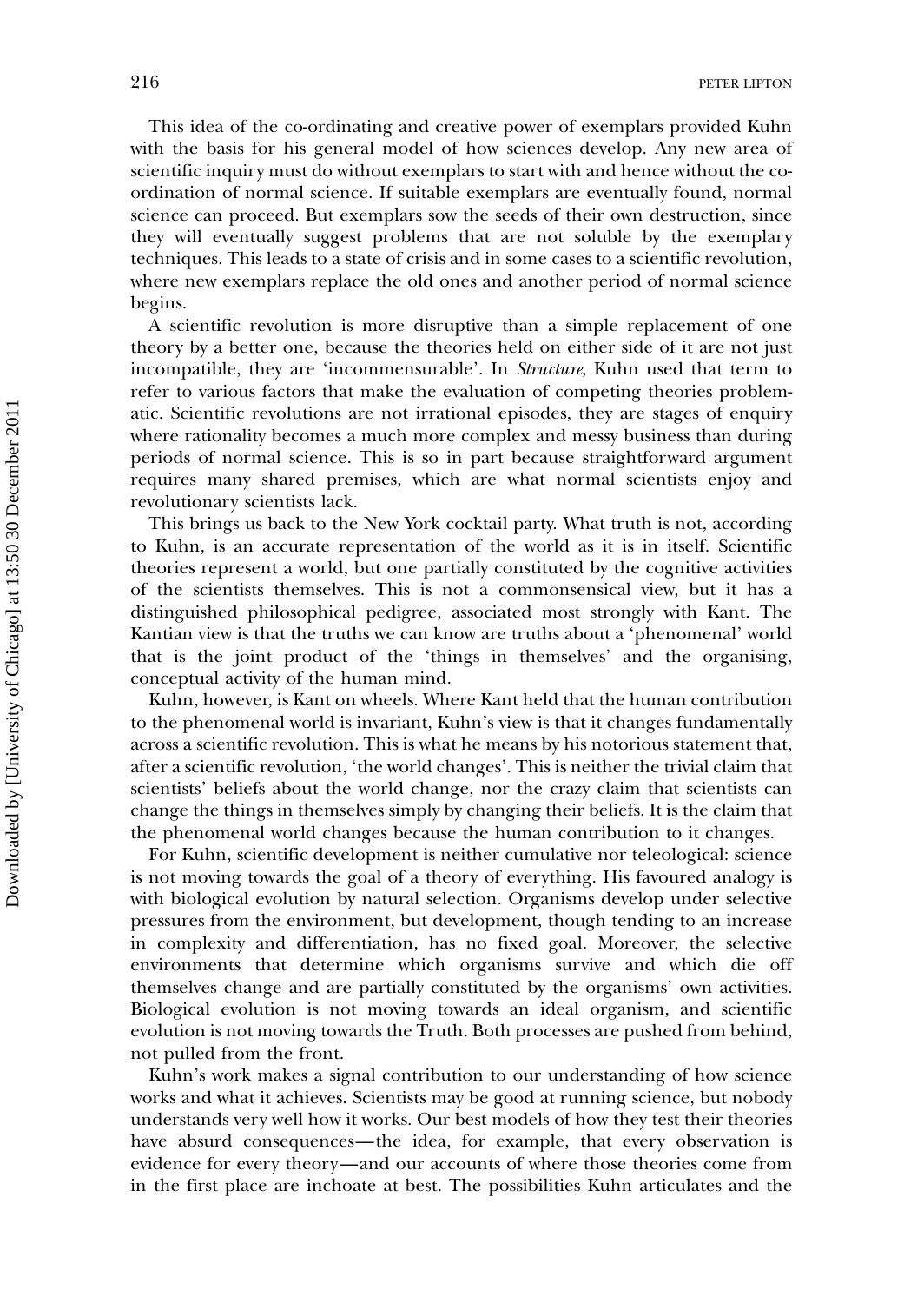arguments he makes are a crucial resource for improving our feeble understanding.

Much of what he says about the power of exemplars to direct and shape scientific research is fundamentally correct. Scientists' problems and their solutions do not come out of thin air, but there are no rules known to scientists or philosophers that can explain their source. Exemplars and the similarity relations they impose are the only plausible alternative. Scientists learn primarily by example, and imitation and analogy are essential motors of research.

What I resist in Kuhn's account is the movement from the exemplar model to the notion of scientific revolutions involving a radical change of worlds, when it in fact appears compatible with the more traditional view that science, though fallible, is nevertheless in the truth business, telling us an increasing amount about a mindindependent world. The reasons Kuhn gives do not seem powerful enough to establish his dramatic alternative view.

In addition to *Structure*, Kuhn did research of the first importance on particular aspects of the history of science, with a book on the Copernican Revolution in astronomy and another on the development of Quantum Mechanics. He also developed and modified his views on the nature of science in a series of articles. A first collection of these was published in 1977 under the title *The Essential Tension*, and now *The Road Since Structure* is a second.

It's sometimes claimed that Kuhn significantly toned down his radical views after *Structure*; but this is a mistake. He did occasionally repudiate earlier material, but the bulk of his later work is a significant articulation and defence of his fundamental views, not a retraction. For example, he extends his Darwinian analogy, to describe a process resembling to biological speciation whereby both old and new scientific traditions may survive, as an alternative to the model of simple replacement through revolution. He also develops his account of the social dynamics of scientific communities, focusing especially on the way in which a period of scientific crisis may serve to spread cognitive risk, with different scientists following different avenues of inquiry.

In his later work, Kuhn also narrows and deepens his notion of incommensurability. To say that two theories are incommensurable comes to mean that there is no scientific language which can fully express both: incommensurability is untranslatability. Theories on either side of a revolution divide up the world in systematically different ways, so that while it may be possible to become 'bilingual', the meanings of the sentences resist principled translation into a common language. Kuhn makes clear that this does not involve any irrationality, he is simply trying to show how complex the rationality of scientific inquiry may become during periods of radical change.

*The Road Since Structure* ends with a fascinating 68-page interview with Kuhn, recorded a year before his death. This gives a strong sense of his personality and of the development of his ideas and his career. It brings out the extent to which the history of science was for him from the start a vehicle for philosophical inquiry. It showed how much Kuhn relied on what he took to be his exceptional talent for getting inside the heads of past scientists, to see their projects and their worlds in their terms.

Steve Fuller's book about Kuhn is somewhat odd in content, style and tone. There is surprisingly little engagement with his ideas: incommensurability and truth are not much discussed, and the key notion of an exemplar is barely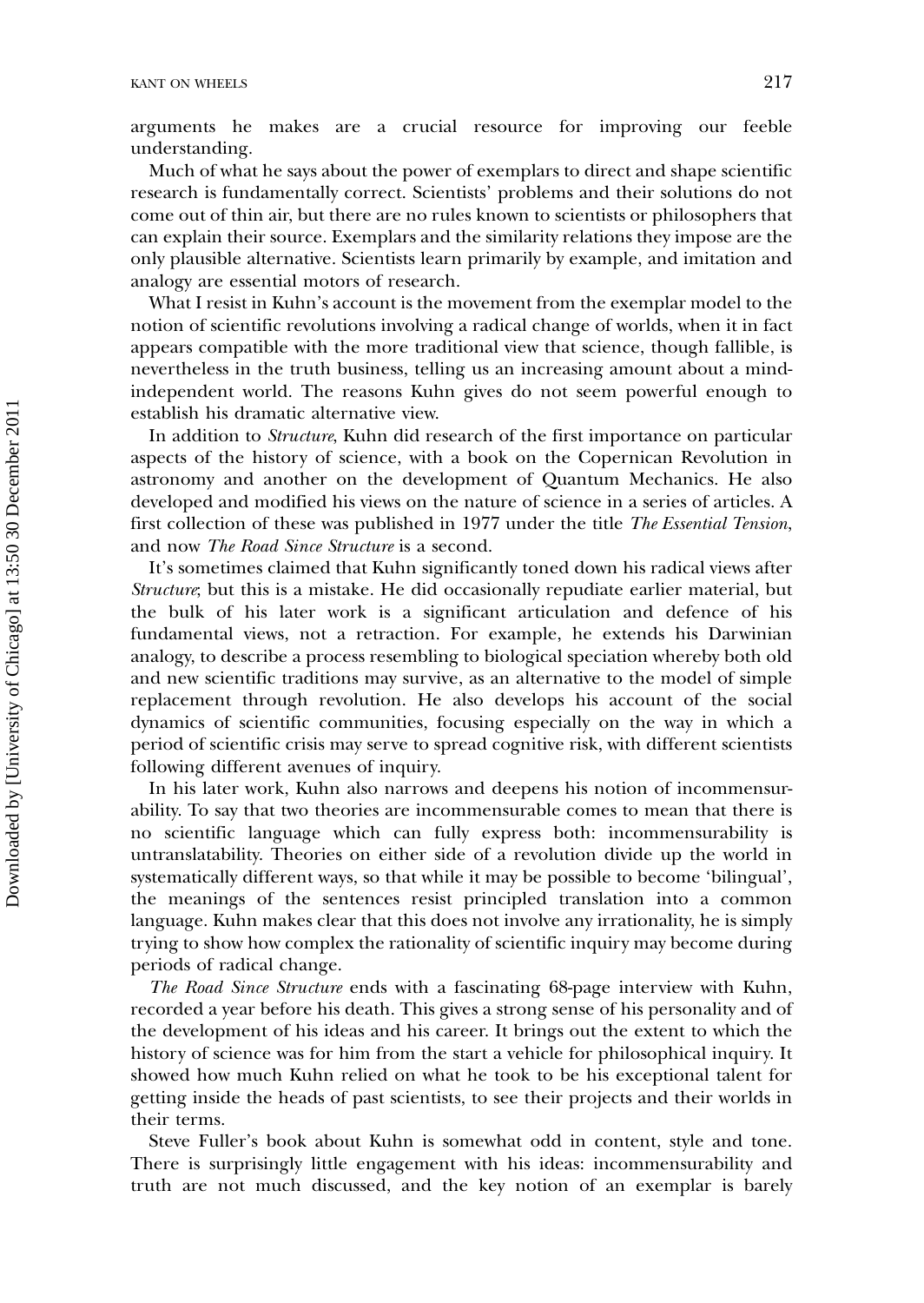218 **PETER LIPTON** 

mentioned. Rather, what counts for Fuller is not what Kuhn said, but what people have thought he said, and the morals they drew. This is reception history, but doesn't in the end serve Fuller's purposes.

Fuller's book is a mixture of peppy prose and convoluted argument. The discussion moves from Plato to NATO and back again, with dizzying speed and an extraordinary density of citation. (The bibliography contains about 600 publications, including 44 by Fuller himself, and the text more than 900 mostly discursive footnotes). The tone is almost unremittingly hostile to Kuhn; in a couple of places it is offensive.

For Fuller, the point of studying scientific practice is not to interpret science but to change it, and bring it under the control of society. The primary source of his allergic reaction is the belief that Kuhn's influence has been powerfully conservative, insulating science from criticism, both internally and externally. The reaction is excessive but the central charge should be taken seriously, and Fuller can be a canny prosecutor.

According to Fuller, the reception of Kuhn's work has had two types of pernicious effect, the first on his readers generally, the second on those professionally involved in science studies. Kuhn's model of normal science is one of a small community of inquirers who agree with each other and are uninfluenced by the rest of society. Many of his readers have taken this to be the way science both is and ought to be, and the moral drawn is that scientists *ought* to be as conservative and isolated as Kuhn says they are. Thus we are wrongly encouraged to leave scientists alone.

Things are supposed to be even worse for sociologists of science. They tend to suffer from science envy and, accepting Kuhn's model, attempt to turn their discipline into a science by acting like normal scientists. This means that they see themselves as an isolated community, and in particular fail to criticise the real scientists. They look, but they don't touch.

The second case is not a strong one. It's a familiar claim that some social scientists suffer from physics envy and accept the Kuhnian picture, hoping to make their disciplines more scientific by finding themselves a paradigm. But this doesn't explain their disinclination to engage in a critique of science. Kuhn's normal community is indeed a group that likes to pick its own problems without outside interference, but that doesn't require that its members be disinclined to criticise or advise those outside it. The desire to assimilate the sociology of science to normal science doesn't explain why those who practise it would forebear advising scientists.

This is not to say that accepting a Kuhnian model shouldn't influence the kind of advice one might give them. For example, since scientists are guided by exemplars rather than by rules, even if philosophers of science were able to come up with a reasonably good general account of some aspect of scientific research, it isn't clear that teaching this to scientists would directly improve their practice, any more than learning physics is likely to improve one's ability to ride a unicycle.

The first effect that Fuller claims Kuhn's ideas have had is more interesting, because not only do his normal scientists get to choose most of their own problems, they must do so if the exemplar principle is to function properly. They will always select new problems that resemble the exemplary ones, whereas problems chosen by outsiders are unlikely to resemble them, and thus be unlikely to yield to the exemplary techniques.